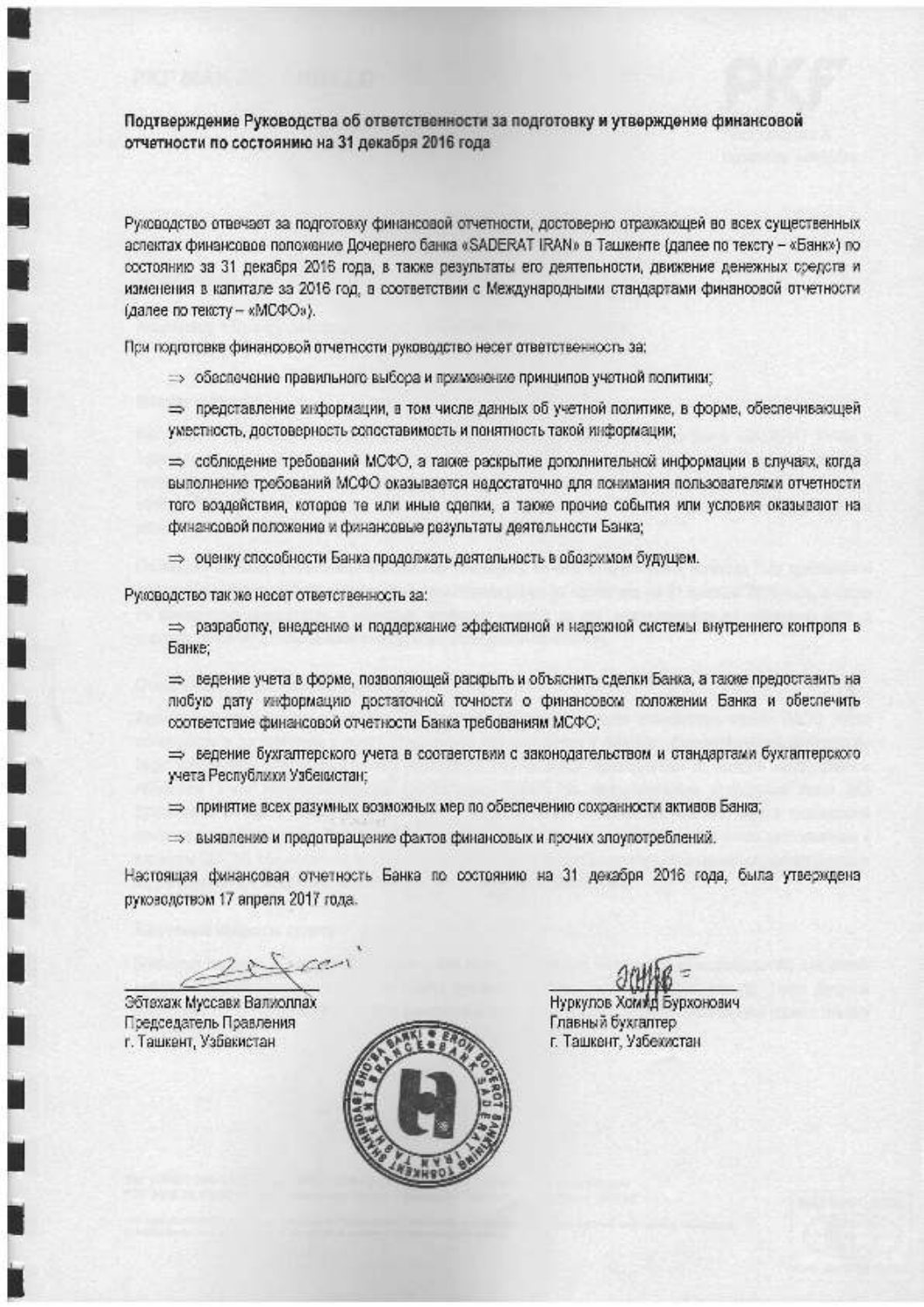# PKF MAK ALYANS LLC



Отчет независимых аудиторов

#### Акционеру и Совету дочернего банка «SADERAT IRAN» в Ташкенте

#### Мнение аудитора

Мы провели аудиторскую проверку отчега о финансовом положении Дочернего банка «SADERAT IRAN» в Ташкенте (в дальнейшем по тексту - «Банк») по состоянию на 31 декабря 2016 года и соответствующих отчетов о совокупном доходе, о движении данажных средств и об изменениях в калитале (далее -«финансовая отчетность») за год, закончившийся на указанную дату, а также информации о существенных аспектах учетной политики и другой пояснительной информации.

По нашему мнению, припагаемая финансовая отчетность, во всех существенных аспектах дает правдивое и достоверное представление о финансовом положении Банка по состоянию на 31 декабря 2016 года, а также ее финансовых результатах и движение денежных средств за год, закончившийся на указанную дату, в соответствии с Международными стандартами финансовой отчетности.

#### Основание для выражения мнения

Аудиторская проверка проводилась в соответствии с Международными стандартами аудита (МСА). Наши обязанности в соответствии с этими стандартами описаны далее в разделе «Ответственность аудитора за аудит финансовой отчетности» нашего заключения. Мы являемся независимыми от Банка в соответствии с «Кодекоом этики профессиональных бухгалтеров» Совета по международным стандартам этики для бухгалтеров («Кодекс СМСЭБ») и этическими требованиями, касающимися нашего аудита финансовой отчетности в Узбекистане, и выполнили другие этические обязанности в соответствии с этими требованиями и кодексом СМСЭБ. Мы полагаем, что полученные нами аудиторские доказательства являются достаточными и надлежащими, чтобы служить основанием для выражения нашего мнения.

### Ключевые вопросы аудита

Ключевые вопросы аудиторской проверки - это вопросы, которые, согласно профессиональному суждению, имели бы наибольшее значение для аудита финансовой отчетности за текущий период. Такие вопросы стоутствуют в контексте нашего аудита финансовой отчетности в целом и при формировании нашего мнения об этой отчетности.

Tel: +99871 294-73-86 - Fax: +99871 294-73-85 - info@pkf.uz - www.pkf.uz - www.pkf.com PKF MAK ALYANS LLC - 22, Aviasozlar street - 1 passage - Tashkent, Uzbekletan - 100018



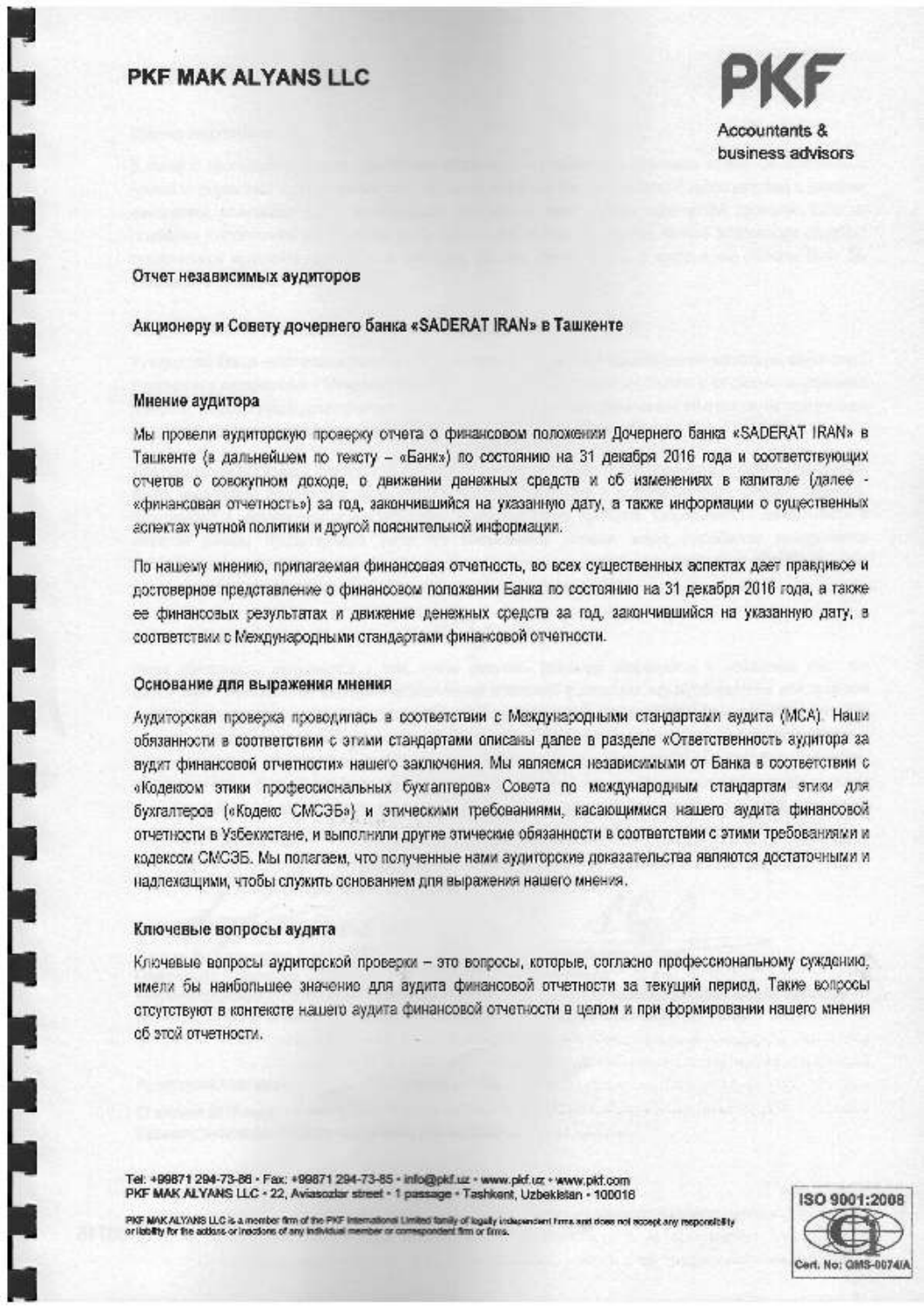### Прочая информация

В связи с проведением аудита финансовой отчетности в обязанности аудиторов входит санакомление с прочей информацией для выявления того, что не содержит ли она существенных несоответствий с данными финансовой отчетности или с информацией, полученной нами в ходе аудиторской проверки. Если на основании выполненной нами работы мы делаем вывод о том, что данная прочая информация содержит существенной искажение, мы обязаны сообщить об этом факте. Факты, о которых мы обязаны были бы сообщить, отсутствуют.

#### Ответственность руководства в отношении финансовой отчетности

Руководство Банка несет ответственность за подготовку и достоверное представление настоящей финансовой отчетности в соответствии с Международными стандартами финансовой отчетности и за систему внутреннего контроля, которую руководство считает необходимой для подготовки финансовой отчатности, не содержащей существенных искажений вследствие недобросовестных действий или ошибок.

Пои подготовке настоящей финансовой отчетности оуководство несет ответственность за оценку способности Банка продолжать непрерывно свою деятельность, за раскрытие в соответствующих случаях сведений, относящихся к непрерывности деятельности, и использование принципа непрерывности деятельности в качестве основы бухгалтерского учета, за исключением случаев, когда руководство намеревается ликвидировать организацию, прекратить ее деятельность или когда у него отсутствует какая-либо иная реальная альтернатива, кроме ликвидации или прекращения деятельности.

#### Ответственность аудитора за аудит финансовой отчетности

Наша обязанность заключается в том, чтобы получить разумную уверенность в отношении того, что финансовая отчетность не содержит существенных искажений вследствие недобросовестных действий или ошибки, и представить аудиторское заключение, включающее наше мнение. Разумная уверенность является зысокой степенью уверенности, но не является гарантией того, что аудит, проведенный в соответствии с Международными стандартами аудита, всегда может выявить имеющееся сущаственное искажение. Искажения могут быть результатом недобросовестных действий или ошибки и очитаются существенными, если можно на разумной основе предположить, что по отдельности или в совокупности они могут повлиять на зкономические решения, принимаемые пользователями на основе этой финансовой отчетности.

rder PKP MAK

**ALYANS** Равшан Асфандияров Генеральный директор Квалификационный сертификат аудитора № 14/1 от 26 июня 2015 года

Хабибулло Ар Аудитор Квалификационный сертификат аудитора № 14/3 от 29 июля 2015 года

Aудиторская организация ООО «PKF MAK ALYANS»

17 апреля 2017 года Ташкент, Узбекистан, 1-й проезд, улицы Авиасозлар, 22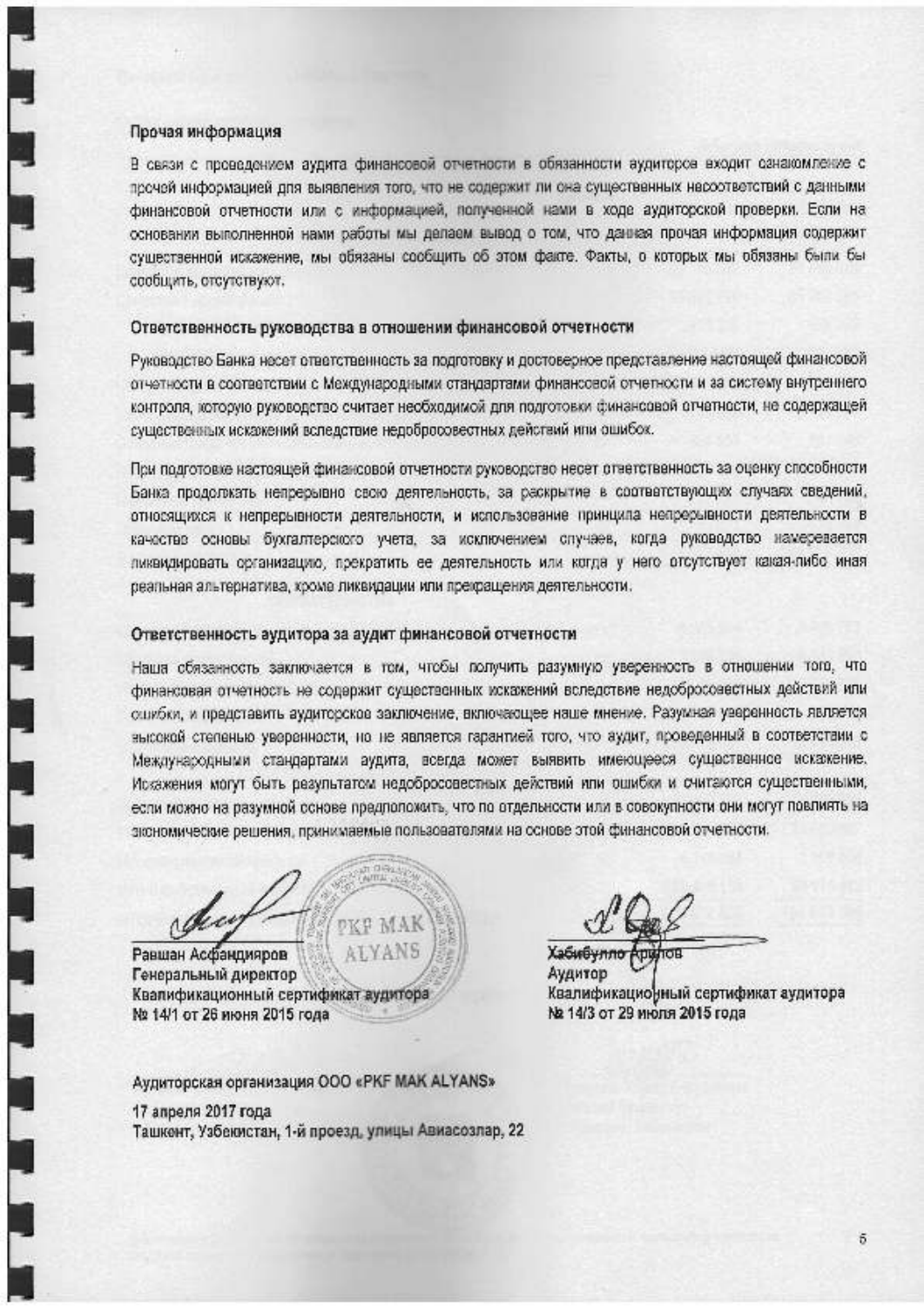Отчет о финансовом положении

(в тысячах узбекских сумов)

| Статьи                                                 | Примечание     | на 31 декабря<br>2016 года | на 31 декабря<br>2015 года |
|--------------------------------------------------------|----------------|----------------------------|----------------------------|
| АКТИВЫ                                                 |                |                            |                            |
| Денежные средства и их эквиваленты                     | 5              | 20 145 039                 | 21 660 828                 |
| Средства в других банках.                              | 6              | 95 482 226                 | 81 762 164                 |
| Кредиты и авансы клиентам:                             | $\overline{t}$ | 416 330                    | 556795                     |
| Минус: Резервы по возможным убыткам                    | $\vec{r}$      | (12 154)                   | (26.197)                   |
| Чистые кредиты и авансы клиентам                       | 7              | 404 176                    | 530 598                    |
| Инвестиции в зависимые хозяйственные общества          | 8              | 40 000                     | 40 000                     |
| Соновные средства (по чистой балансовой стоимости)     | 9              | 461857                     | 551 340                    |
| Нематериальные активы (по чистой балансовой стоимости) | 9              | 29 088                     | 19 646                     |
| Налоговые требования                                   |                | 97918                      | 64 120                     |
| Прочие активы                                          | 10             | 12 22 1                    | 5012                       |
| ИТОГО АКТИВЫ                                           |                | 116 672 525                | 104 633 708                |
| <b>ОБЯЗАТЕЛЬСТВА</b>                                   |                |                            |                            |
| Средства клиентов                                      | 11             | 9555804                    | 8756773                    |
| Средства других банков                                 | 12             | 3 609 934                  | 6 643 980                  |
| Налоговые обязательства                                |                | 19084                      | 39 370                     |
| Прочие обязательства                                   | 13             | 21545                      | 19 14 3                    |
| Всего обязательств                                     |                | 13 206 367                 | 15 459 246                 |
| СОБСТВЕННЫЙ КАПИТАЛ                                    |                |                            |                            |
| Уставный калитал                                       | 14             | 47 995 757                 | 47 995 757                 |
| Резервный калитал и фонды                              | 15             | 51 324 937                 | 38 070 097                 |
| Нераспределенная прибыль                               | 16             | 4 145 484                  | 3 108 608                  |
| Итого собственный капитал                              |                | 103 466 158                | 89 174 462                 |
| ИТОГО ОБЯЗАТЕЛЬСТВА И СОБСТВЕННЫЙ КАПИТАЛ              |                | 116 672 525                | 104 633 708                |

Утверждено и подписано от имени Правления 17 апреля 2017 года.

 $C$  $\sigma$ Эбтехаж Муссави Валиоллах

Председатель Правления г. Ташкент, Узбекистан



alidus-Нуркулов Хорид Бурхонович<br>Главный бухгалтер<br>г. Ташкент, Узбекистан

Примечания к финансовой отчетности на страницах с 10 по 56 являются неотъемлемой частью этой отчетности.<br>Смотреть заключение независимых аудиторов на страницах 4 - 5.

6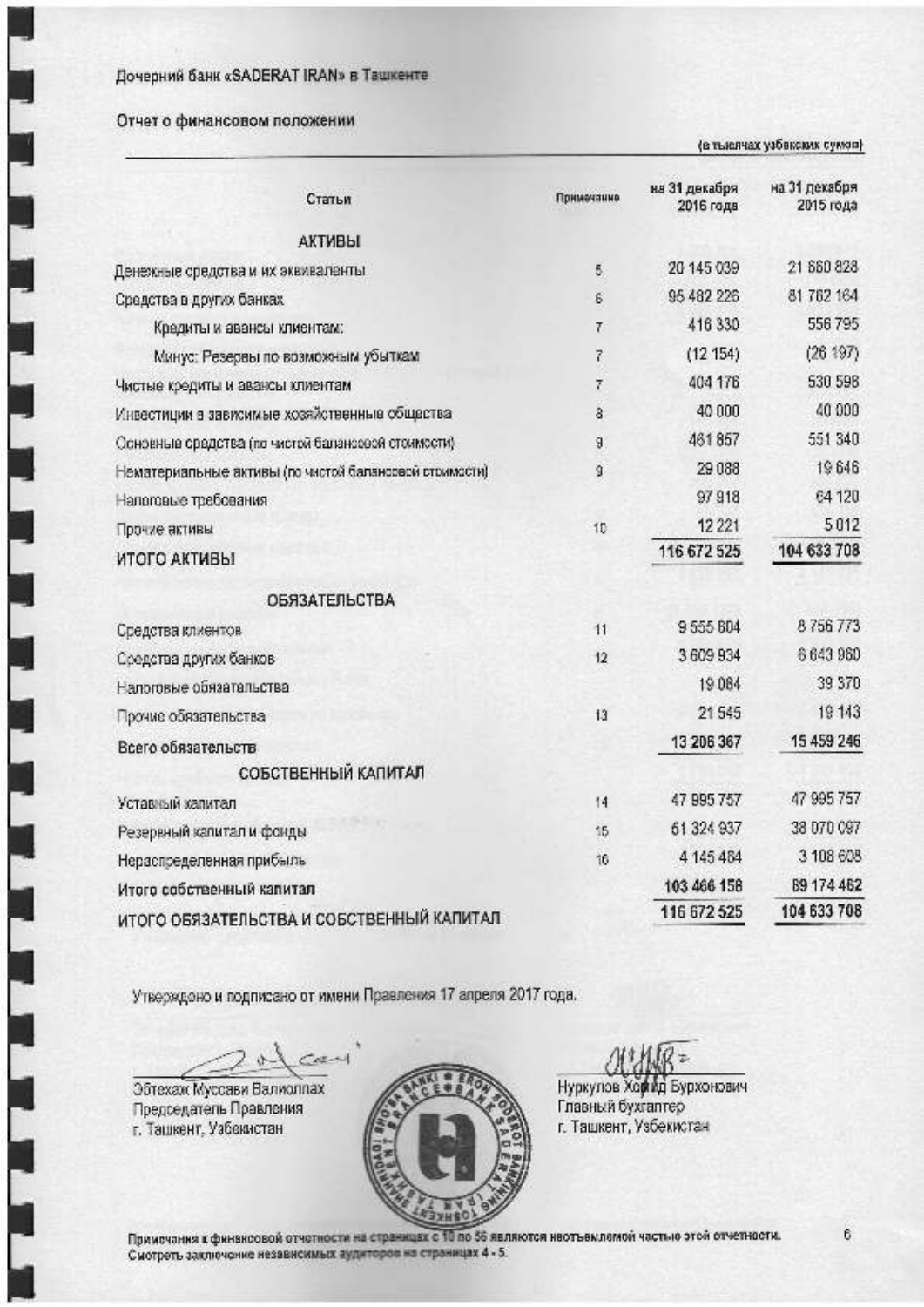### Отчет о совокупном доходе

| Статьи                                                                       | Примечание     | за 2016 год   | за 2015 год   |
|------------------------------------------------------------------------------|----------------|---------------|---------------|
| Процентные доходы                                                            | $17^{\circ}$   | 3 509 785     | 3 0 5 2 4 7 1 |
| Процентные расходы                                                           | 17             | (23 190)      | (18 876)      |
| Чистые процентные доходы                                                     |                | 3 486 575     | 3 033 595     |
| Резерв под обесценение кредитов                                              |                |               | (18570)       |
| Чистые процентные доходы после изменения резерва под<br>обесценение кредитов |                | 3 4 8 6 5 7 5 | 3 015 025     |
| Комиссионные доходы                                                          | 18             | 145 464       | 156 094       |
| Комиссионные расходы                                                         | 18             | (261 370)     | (36076)       |
| Чистая прибыль / (убыток) от валютных операций                               |                | 799 102       | 530 651       |
| Другие беспроцантные доходы                                                  | 19             | 65 320        | 481 327       |
| Другие беспроцентные расходы                                                 | 20             | (1)           |               |
| Чистый доход до операционных расходов                                        |                | 4 235 090     | 4 147 021     |
| Операционные расходы                                                         | 21             | (1980172)     | (1574.451)    |
| Прибыль до налогообложения                                                   |                | 2 2 5 4 9 1 8 | 2 572 570     |
| Оценка резерва на возможные убытки                                           |                |               |               |
| Чистая прибыль до налога на прибыль                                          |                | 2 254 918     | 2572570       |
| Расходы по налогу на прибыль                                                 | $\overline{2}$ | (455 036)     | (574664)      |
| Чистая прибыль за год                                                        |                | 1799 882      | 1997906       |
| Прочий совокупный доход за год                                               |                |               |               |
| Итого совокупный доход за год                                                |                | 1799 882      | 1997906       |

Утверждено и подписано от имени Правления 17 апреля 2017 года.

A car

Эбтехаж Муссави Вапиоллах Председатель Правления г. Ташкент, Узбекистан



Нуркулов Хамид Бурхонович Главный бухгалтер г. Ташкент, Узбекистан

(в тысячах узбекских сумов)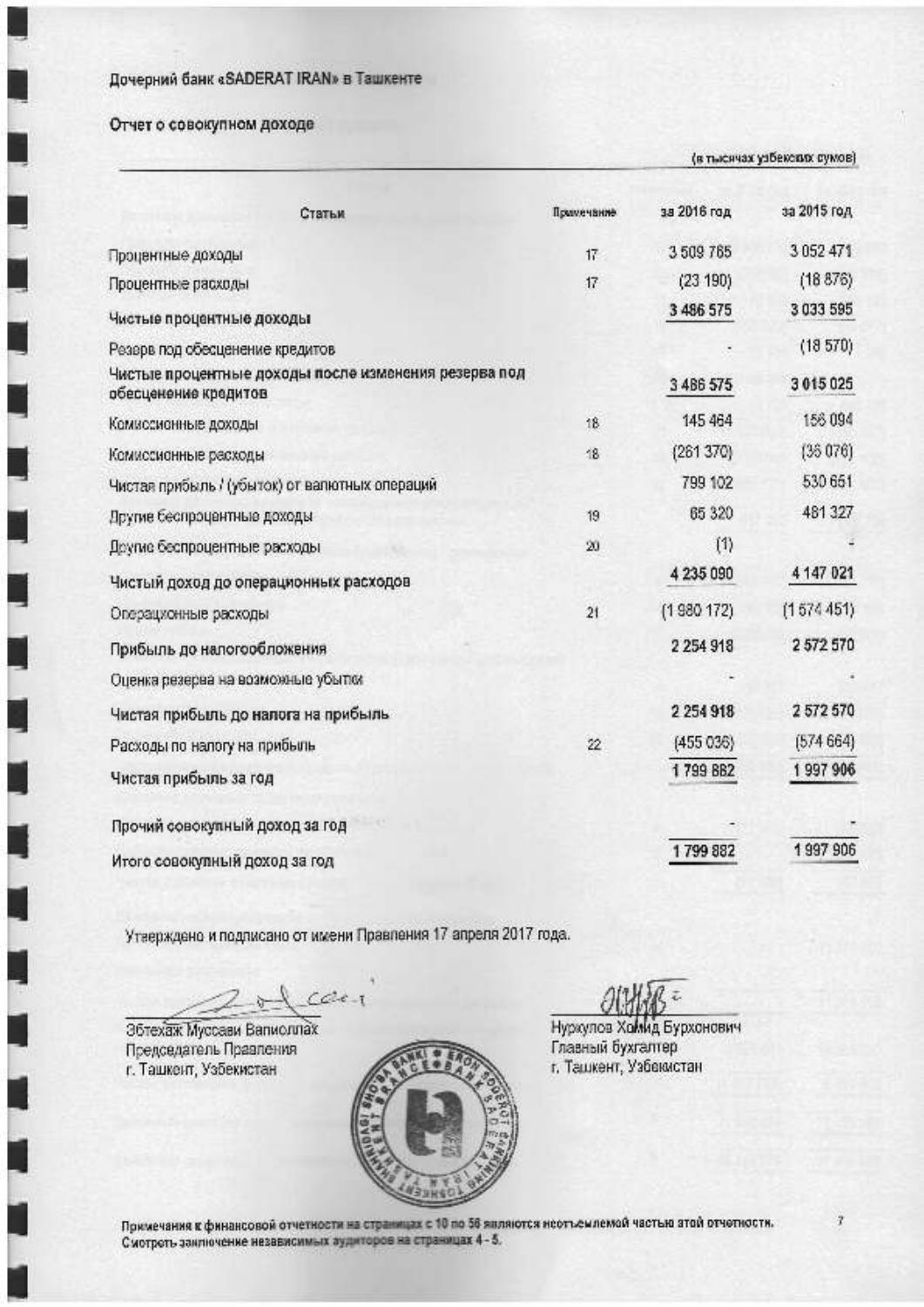## Отчет о движении денежных средств

|                                                                                                                | (в тысячах узбексник сумов) |              |              |  |
|----------------------------------------------------------------------------------------------------------------|-----------------------------|--------------|--------------|--|
| Статьи                                                                                                         | Примечание                  | за 2016 год. | за 2015 год  |  |
| Движение деножных средств от операционной деятельности                                                         |                             |              |              |  |
| Проценты полученные                                                                                            | 17                          | 3 305 774    | 3 488 556    |  |
| Проценты уплаченные                                                                                            | 17                          | (23 190)     | (18876)      |  |
| Комиссии попученные                                                                                            | 18                          | 145 202      | 156 132      |  |
| Комиссии уплаченные                                                                                            | 18                          | (261 370)    | (36077)      |  |
| Дявиденды полученные                                                                                           | 19                          | 12 416       | 1 1 8 8      |  |
| Возмощения списанных кредитов.                                                                                 | 19                          | 38 143       |              |  |
| Чистые беспроцентные доходы                                                                                    | 19, 20                      | 14760        | 480 139      |  |
| Уплаченные расходы на содержание пероснала                                                                     | 21                          | (1.128.083)  | (846017)     |  |
| Уплаченные прочив опервциенные расходы                                                                         | 21                          | (714993)     | (728436)     |  |
| Уплаченный налог на прибыль                                                                                    | 22                          | (551 171)    | (530.895)    |  |
| Движение денежных средств от операционной деятельности до<br>изменение в операционных активах и обязательствах |                             | 837 482      | 1905754      |  |
| Изменения в операционных активах (увеличение) / уменьшение                                                     |                             |              |              |  |
| Средства в других банках                                                                                       | 6                           | (1836407)    | (12133710)   |  |
| Қседиты к авансы клиентам                                                                                      | 7                           | 140 465      | 224 495      |  |
| Грочке активы                                                                                                  | 10                          | (222 689)    | (58.971)     |  |
| Изменения в операционных обязательств увеличение / (уменьшение)                                                |                             |              |              |  |
| Средства клиентов                                                                                              | 11                          | 108 951      | 433 517      |  |
| Средства других банков                                                                                         | 12                          | (3034026)    | (6761527)    |  |
| Прочие обнавлельства                                                                                           | 13                          | [56968]      | (28.893)     |  |
| Чистов движение денежных средств от операционной деятельности                                                  |                             | (4 063 192)  | (16 419 341) |  |
| Движение денежных средств от инвестиционной деятельности                                                       |                             |              |              |  |
| Приобретение основных средств и нематериальных активов                                                         | g                           | (77528)      | (73303)      |  |
| Выбытие основных средств и нематериальных активов.                                                             | s.                          |              | 461 173      |  |
| Чистое движение денежных средств от инвестиционной деятельности                                                |                             | (77628)      | 387 BS4      |  |
| Движение денежных средств от финансовой деятельности                                                           |                             |              |              |  |
| Поступления от выпуска акций                                                                                   | 14                          |              | 11 374 110   |  |
| Дивиденды уллаченные                                                                                           |                             |              |              |  |
| Чистое движение денежные средства от финансовой деятельности                                                   |                             |              | 11 374 110   |  |
| Влияние изменения валютного курса на денежные средства и донажные                                              |                             |              |              |  |
| <b>LETHEITEENENS</b>                                                                                           |                             | 2 625 031    | 10 853 032   |  |
| Чистое увеличение (уменьшение) денежных средств и их эквивалентов                                              |                             | (1 515 789)  | 6 195 665    |  |
| Денежные средства и их эквиваленты на начало отчетного периода                                                 | 5                           | 21 660 828   | 15 465 163   |  |
| Денежные средства и их эквиваленты на конец отчетного периода                                                  | 5                           | 20 145 039   | 21 660 828   |  |

Примечания к финансовой отчетности на страницах с 10 по 56 являются неотъемлемой частью этой отчетности.<br>Смотреть заключение независимых аудиторов на страницах 4 - 5.

 $\,$  3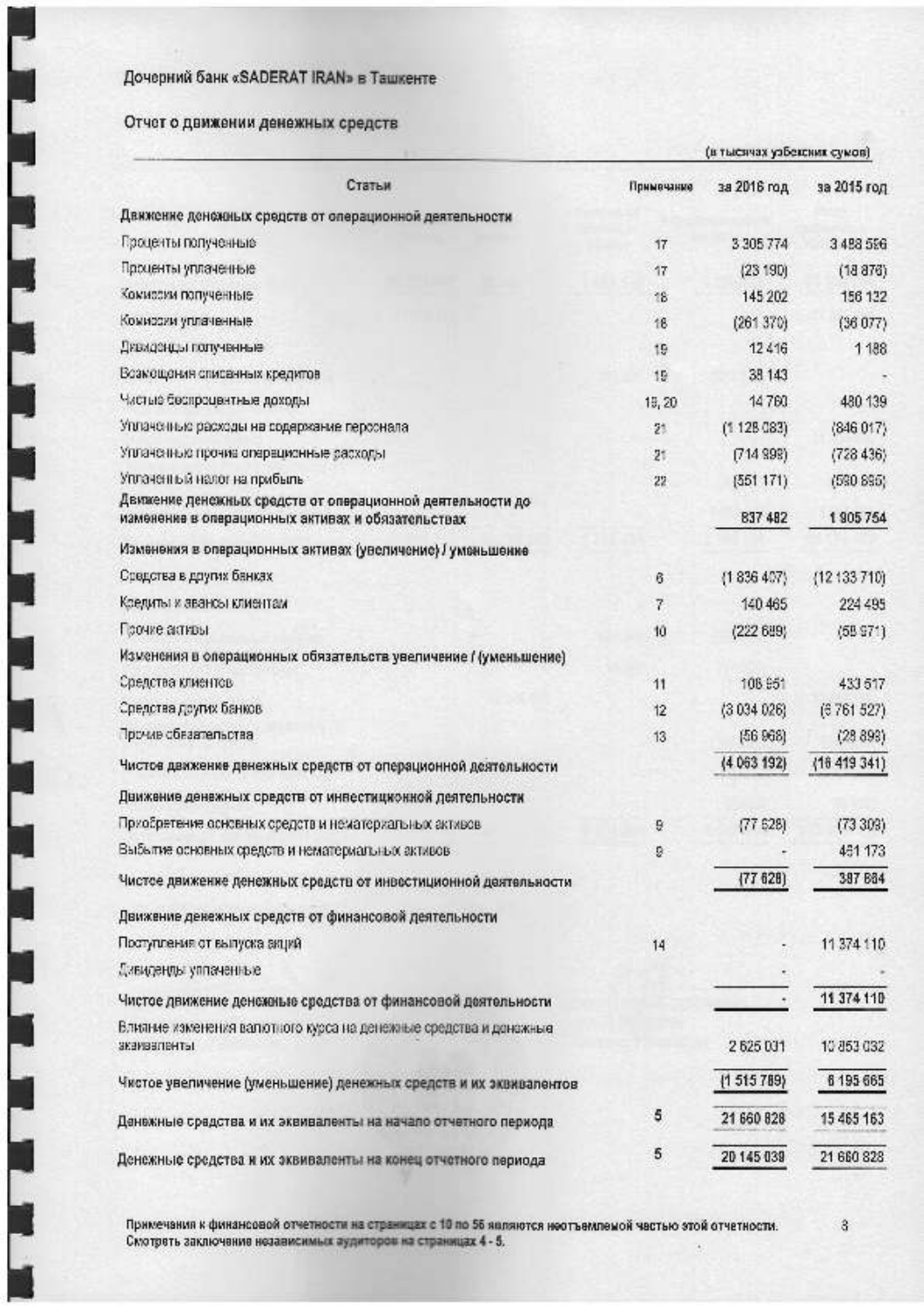## Отчет об изменениях в капитале

I

I

I

I

I

I

I

I

I

I

I

I

I

I

I

I

t

I

I

I

l

(a rrrcrvax yr6excrnx cyraoa)

| Статья                                                    | Уставный<br>капитал | Резерв на<br>девальвацию | Резервный<br>капитал и<br>фонды | Нераспределенная<br>прибыль | <b>Mroro</b><br><b>ИЗМЕНЕНИЕ В</b><br>капитале |
|-----------------------------------------------------------|---------------------|--------------------------|---------------------------------|-----------------------------|------------------------------------------------|
| Остаток на 1 января 2015 года                             | 36 621 647          | 25 149 553               | 1 403 118                       | 1 560 926                   | 64 735 244                                     |
| Эмироия акций                                             | 11 374 110          |                          |                                 |                             | 11 374 110                                     |
| Дизиденды выплаченные                                     |                     | ۳                        |                                 |                             |                                                |
| Отчисления в резервный капитал                            |                     | ۰                        | 353 336                         | (363336)                    |                                                |
| Фонд льготного крадитования                               | E                   | F.                       |                                 |                             |                                                |
| Резерв на девальвацию                                     |                     | 11 154 090               |                                 |                             | 11 154 090                                     |
| Премизльные выплаты персоналу по<br>результатам 2014 года |                     |                          |                                 | (86 688)                    | (86, 888)                                      |
| Совокупный доход за отчетный год                          |                     |                          |                                 | 1 997 908                   | 1997906                                        |
| Остаток на 31 декабря 2015 года                           | 47 995 757          | 36 303 643               | 1766 454                        | 3 108 608                   | 89 174 462                                     |
| Эмироия акций                                             |                     |                          |                                 |                             |                                                |
| Лизиденды выплаченные                                     |                     |                          |                                 |                             |                                                |
| Отчисления в резервный капитал                            | ٠                   | ۰                        | 595 840                         | (595, 840)                  |                                                |
| Фонд льготного кредитования                               | ۰                   |                          | 14 000                          | (14 000)                    |                                                |
| Резерв на девальвацию                                     |                     | 12 845 000               |                                 |                             | 12 645 000                                     |
| Премиальные выплаты перосналу по<br>сезультатам 2015 года |                     |                          |                                 | (144224)                    | (144224)                                       |
| Совокупный доход за отчетный год                          |                     |                          |                                 | 1799 882                    | 1799 882                                       |
| Прочке корректировки                                      |                     |                          |                                 | (8932)                      | (8962)                                         |
| Остаток на 31 декабря 2016 года                           | 47 995 757          | 48 948 643               | 2 376 294                       | 4 145 464                   | 103 466 158                                    |

Утверждено и подписано от имени Правления 17 апреля 2017 года.

 $(9 - 3)$ 

**Эбтехаж-Муссави Валисллах** Председатель Правления r. Tauxehr, Va6exixcraH



Нуркулов Хорид Бурхонович Главный бухгалтер r. Ташкент, Узбекистан